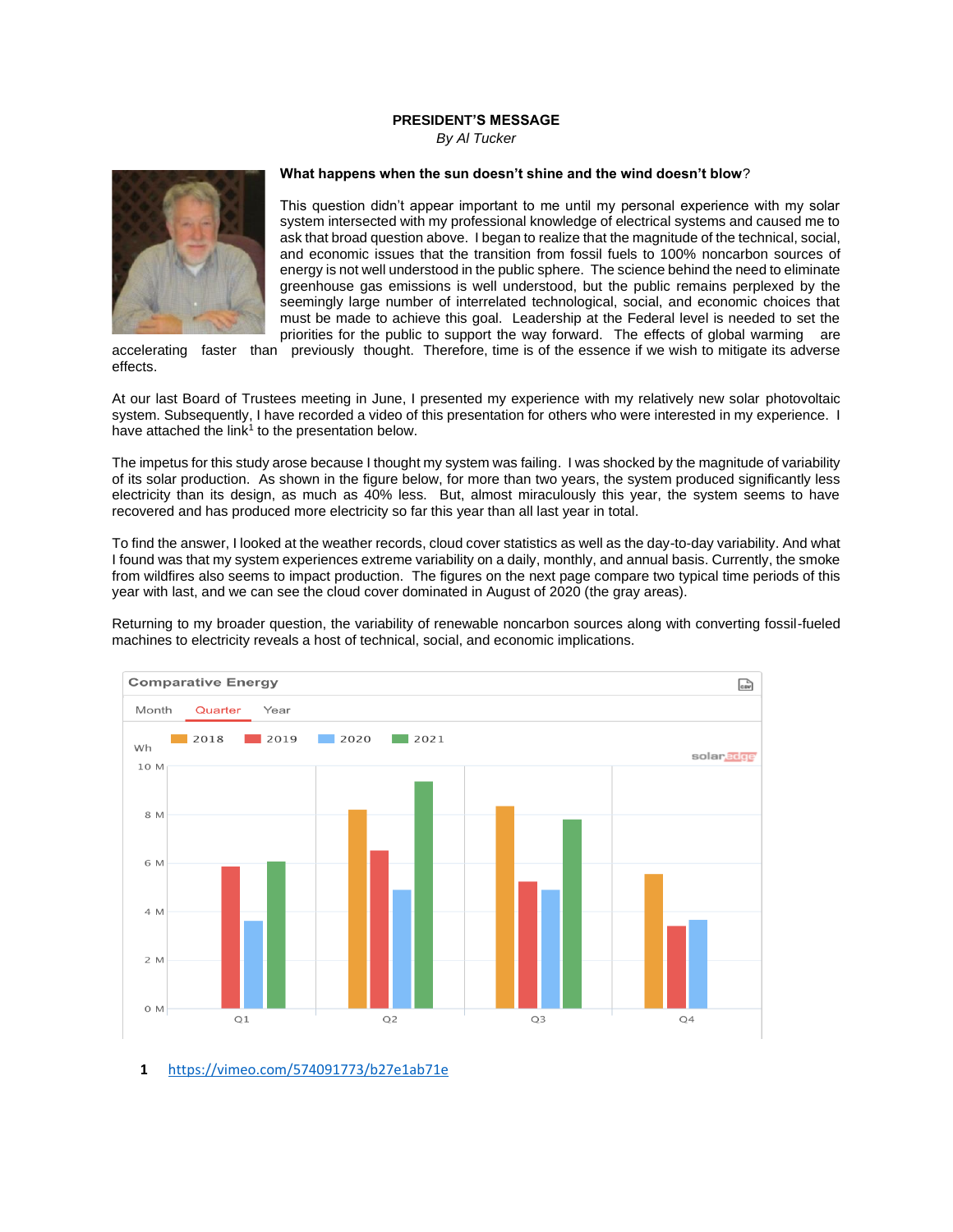

The alternating current (AC) grid as we know it today is essential to our daily lives and will remain so for millennia. The average person simply does not have enough real estate to own a personal renewable energy system. They must rely on the grid for electrical energy. Unfortunately, the technology of the grid designed in 1880 by Nikola Tesla was not envisioned to carry variable, geographically dispersed generation. The electricity grid is only an electrical energy carrier, much like an oil pipeline. But it has a major difference - once an electron is generated it must be used or stored nearly instantaneously. The grid, however, cannot be stopped or restarted instantaneously. Electricity generation must always be in balance with the demand from consumers. That is its major drawback. Fossil-fueled power generators take days to start and are slow to respond to changes. In the past, our daily energy usage was predictable based on our daily habits and weather forecasts. While the current grid can respond to slowly changing hourly fluctuations, the minute-to-minute fluctuations caused by renewable sources require generators or storage systems to respond rapidly. Fortunately, new battery technology can handle these rapid fluctuations, but it remains inadequate for storing enough energy to supply energy deficits that exceed more than a few hours.

Some will argue that, if we have more geographically dispersed solar and wind installations, the renewable energy deficits will even out. Can we depend on the wind as an alternate source? Currently in the U.K., the wind provides only 7% of the country's energy makeup—a steep drop from the 25% it generated on average across 2020<sup>2</sup>. This result begs a further question. What is the effect of global warming on wind patterns and solar radiation? The observations currently indicate that the jet stream and the westerlies are shifting to poles, having a larger effect in the northern hemisphere. Future major changes to cloud cover remain a critical unknown for siting solar generation. Hence, the siting of present renewable systems may require changes in future decades.

Further compounding the problem, the electrification of transportation vehicles will require a doubling of electricity generation by 2050. This in turn will require a significant upgrade to the transmission and distribution networks to carry the additional energy. The social impact of new, dispersed renewable sources cannot be easily quantified. New transmission corridors from far-flung wind and solar sites to major metropolitan areas will have to be constructed. In urban areas, major distribution lines and transformer systems will need to be upgraded and expanded. The current NIMBY protests over solar and wind turbine sites will be minor in comparison to those against these other major disruptors.

From an economic viewpoint, the cost of these upgrades will necessarily be borne by the consumer. Current estimates place this number to be approximately 5 trillion dollars. (Compare this to the contentious debate in Congress over the current infrastructure costs.) The ongoing costs of generation and maintenance are not included. In a real-life experiment, Germany has attempted to convert to renewable electricity generation. The "Energy Transition" has resulted in 3-5 times the cost of electricity there compared to the US. This cost includes a surcharge to subsidize the

<sup>&</sup>lt;sup>2</sup> Fortune.com, "The U.K. went all-in on wind power. Here's what happens when it stops blowing",

https://fortune.com/2021/09/16/the-u-k-went-all-in-on-wind-power-never-imaging-it-would-one-day-stop-blowing/